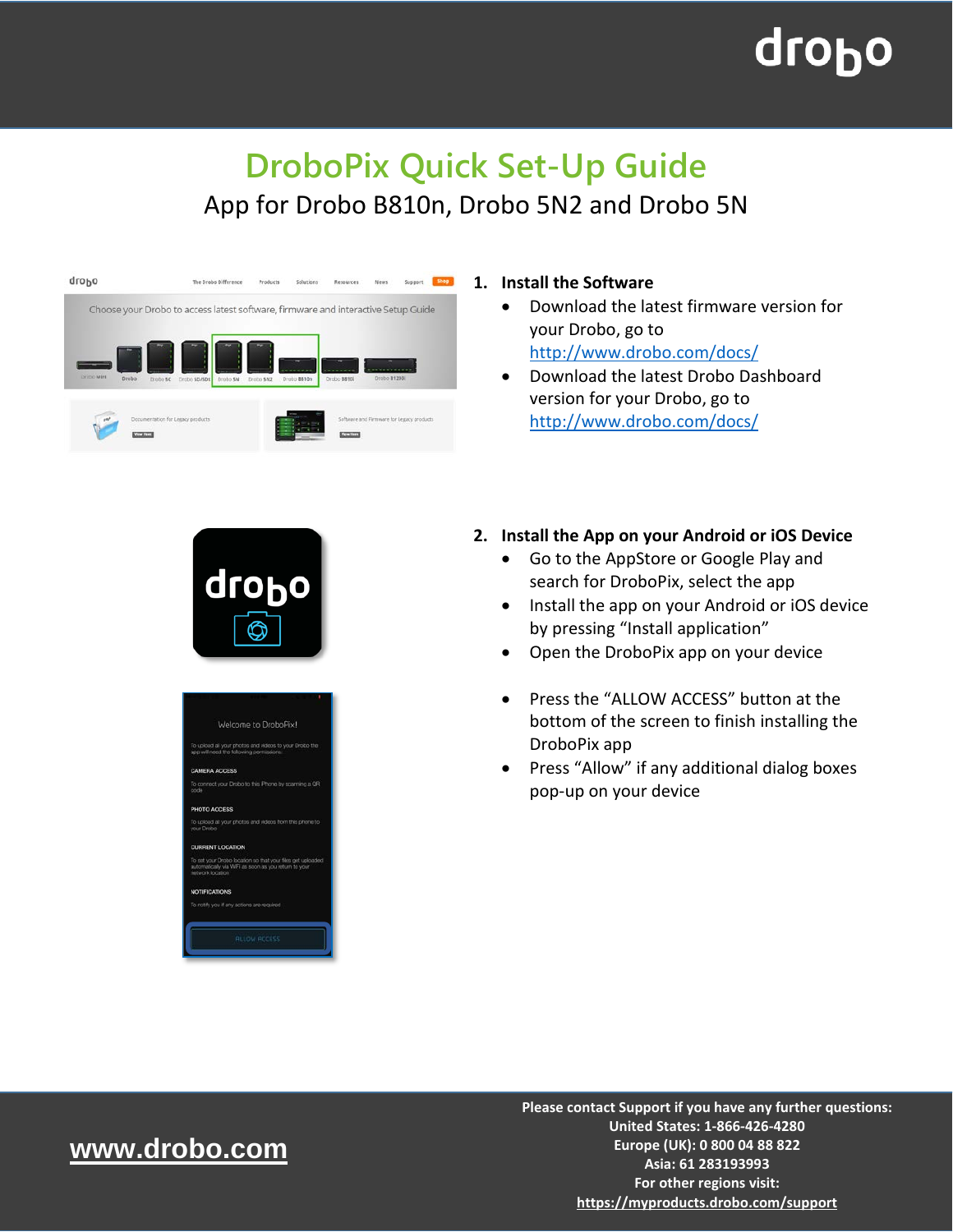# drobo









#### **3. Install the App on your Drobo**

- Open the Drobo Dashboard on your computer
- Select the Drobo that you will use to upload your pictures and videos
- Go to "Drobo Apps" on the main menu, on the left-hand side
- From the list of Drobo Apps select the DroboPix app, click "Install" and then set-up the app by clicking "Configure"

#### **4. Configure your Drobo**

- The DroboPix Device Configuration window will appear
- Using Drobo Dashboard, select "Add device" (DroboPix may take up to 5 min to register with the myDrobo platform before the "Add device" button appears)
- Choose the location where you want your photos and videos stored, by selecting the share inside your Drobo from the drop down menu "Upload location"
- Once selected click on the "Add" button
- **5. Link your Android or iOS Device to the Drobo**
	- The DroboPix QR code will appear on your Drobo Dashboard

## www.drobo.com **[www.drobo.com](http://www.drobo.com/)**

**Please contact Support if you have any further questions: United States: 1-866-426-4280 Europe (UK): 0 800 04 88 822 Asia: 61 283193993 For other regions visit: <https://myproducts.drobo.com/support>**